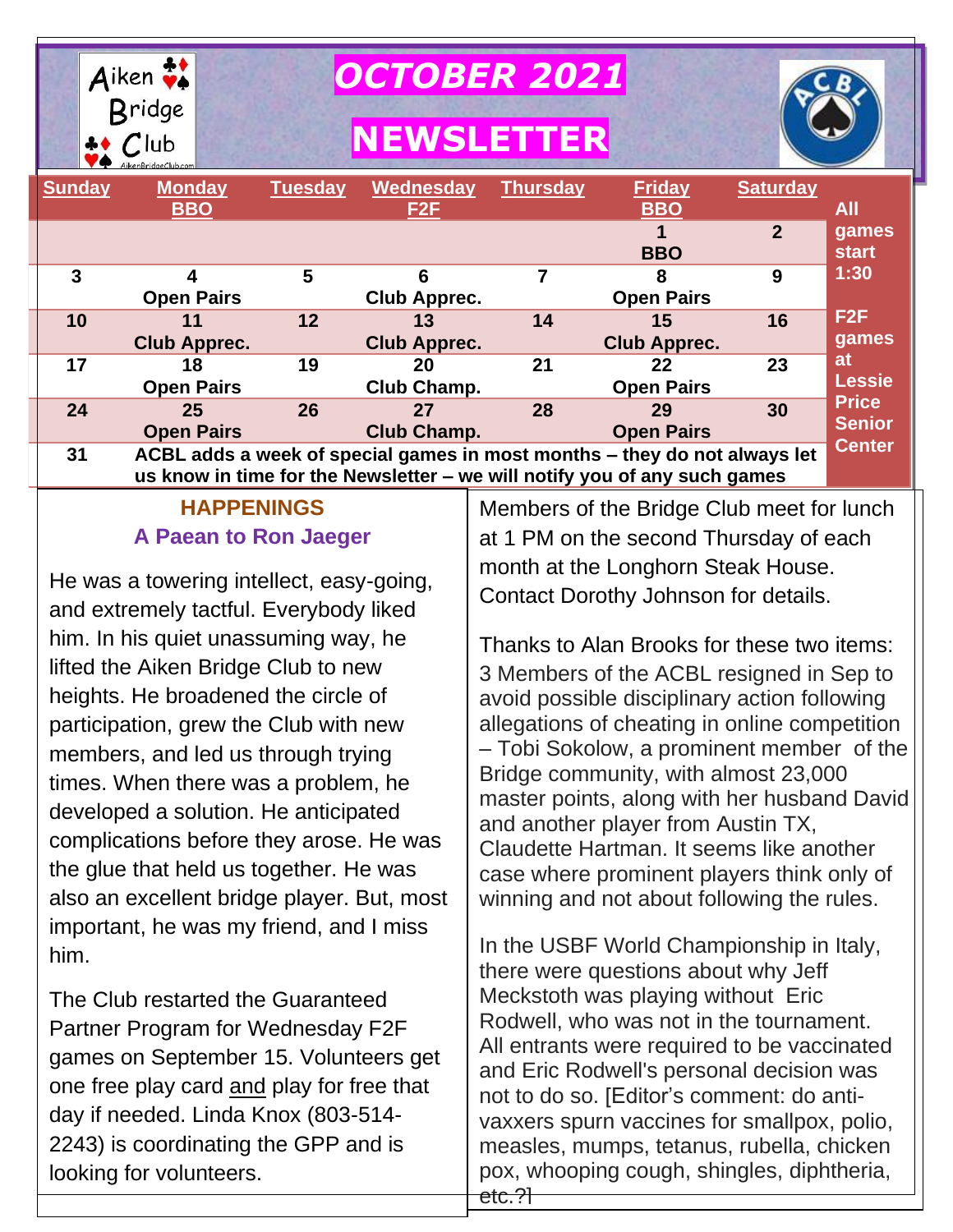### **VIABILITY OF OUR CLUB / CALL FOR VOLUNTEERS – Mike McComb**

Ron's passing generated questions from members about the future of the club. Your Board has scrambled a little bit to figure things out, but we believe we have righted the ship and should be OK moving forward.

However, for too long our club has been overly dependent on one person – the Club Manager. When I joined the club it was Steve, and then it was Ron. They set up all the games, managed the directors, published the newsletter, made the boards, and who knows what else. If we are smart we will learn to do things differently in the future.

For the viability of the club, I hope we can all agree on a division of duties, including having more than one person who knows how to do each task. For example, does anyone other than Alan know how to run the dealing machine? I know Steve does, but he is not going to be able to make the boards for our F2F games from New Hampshire!

Here are some tasks I can think of that need to be done to make the club function:

- Set the monthly game schedule (with ACBL) Lauren took a crash course on this, and Phoebe volunteered to also learn how to do it. However, this is so critical, we probably should have a third person
- Receive the monthly report from ACBL and pay the required fees. Lauren is planning on doing this, but again we need a trained backup
- Directing games Ron was one of about six directors, and we really need someone to step in and take his place. Who else has taken (and passed!) the Director's course?
- Arrange for Directors Jesse has stepped up, but we need someone to back him up
- Treasurer Duties I obviously know what I have been doing, but even Phoebe as Assistant Treasurer probably doesn't know about our accounts other than how to deposit the game fees when I have been out of town. I have already contacted Security Federal about getting Lauren and Phoebe on the accounts, replacing Ron and Steve
- Making Boards as noted above, somebody needs to be willing to split this task with Alan. Jim Gossage volunteered to also learn how, but we could use a  $3<sup>rd</sup>$  person
- Website –it is quite out of date. It still says we play at the Croft House M-W-F ! Does anyone have any experience with modifying websites? Again two people need to know how to do this. It really shouldn't take much time
- Newsletter Jay is writing it for now, but we really should have someone else who does it every other month, or maybe once a quarter
- Greeting Card Sender Phyllis Pellarin is filling this role, but we need a backup
- File Form 990 As a non-profit, we are not subject to tax, but we do need to make an annual filing with the IRS. Steve has been doing this, but it probably should be someone here in Aiken

 Thanks in advance for your consideration!The success of our Club depends on people being willing to step up and perform a task (*no matter how small*) to spread the load across a number of people. If you are willing to do SOMETHING to help make the club function, please contact any Board member.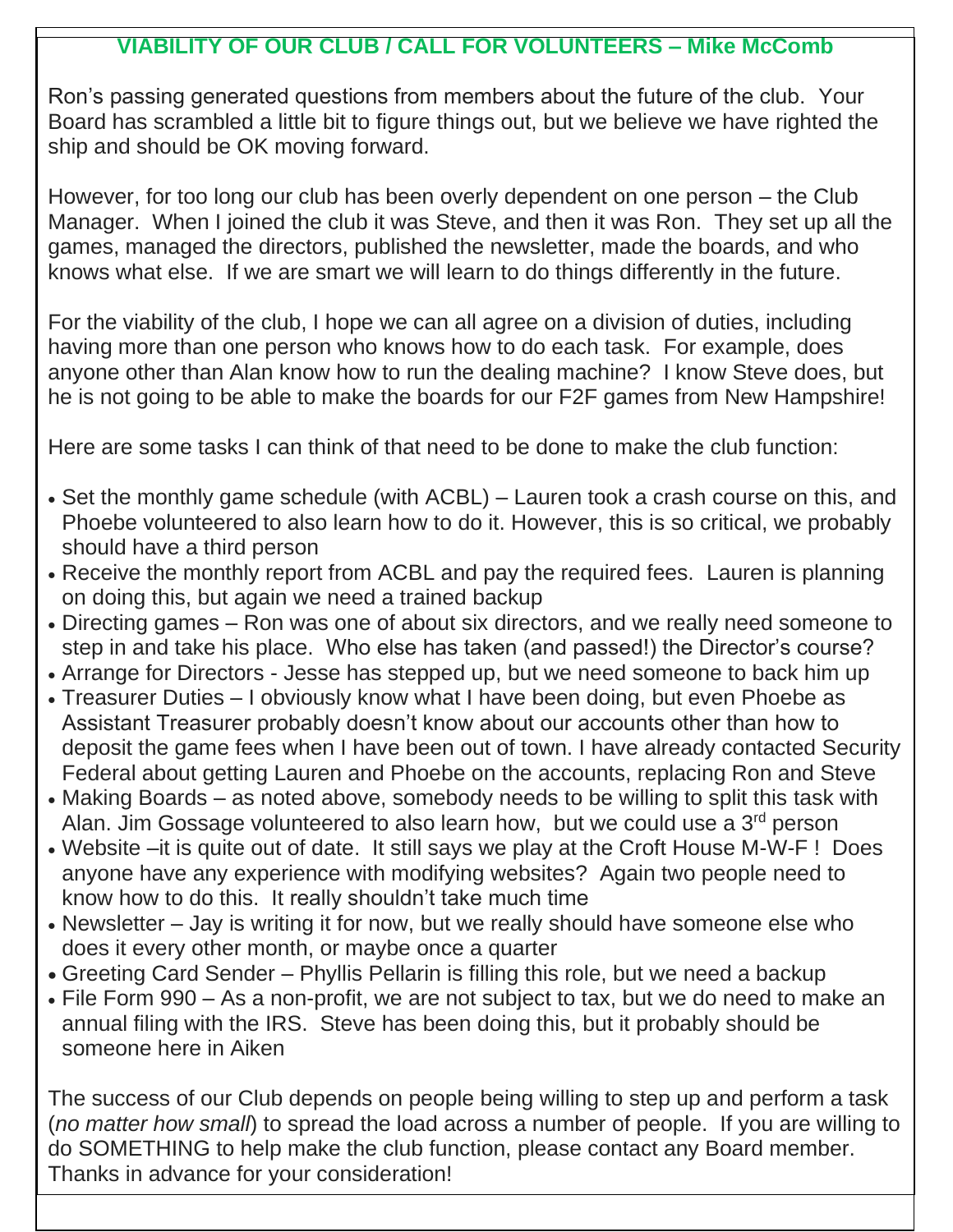### **ONE NO-TRUMP FORCING**

Originally part of Kaplan-Sheinwold, 1NT forcing is basic to 2/1 and is also used by many players of Standard American. After your partner opens 1 of a major, 1NT by you is forcing for one round and must be alerted as such. This allows for hands where you do not have enough to go to the two level and also lack 3+ card support for partner's major. Partner then rebids their major with a 6 card suit, responds in a 4+ card suit if they have one, and otherwise in a 3 card suit. The main problem that arises is when partner opens 1H with 4-5-2-2 distribution. Partner's response to 1NT will be 2C on a two card suit, unless opener has enough to reverse with a 2S bid. In all other situations, opener may be bidding a 3 card suit (for example, with 5-3-3-2 distribution). If opener bids 1S and responds 2H to 1NT, they must have at least 5S and at least 4H. When opener has 6-4 in the majors, it is usually better to repeat the 6 card suit, unless opener has a strong hand. If opener has 16+ points, they bid a 4 card suit at the 3 level or bid 2NT with no singletons.

Over opener's two level bid in a suit, a new suit by responder is a drop dead bid – responder should have a 5+ card suit and lack tolerance for opener's major. Thus, 1S by opener, 1NT by responder, 2C by opener, followed by 2D or 2H by responder tells opener that responder doesn't like either of opener's suits and has a long suit. Responder can pass opener's second suit with the understanding that opener may only have two of them. If responder then bids 2 of opener's suit, it means responder has 2 card support (since with 3+ they would have raised). This allows you to sign off at the two level in a 5-2 fit.

In the specific situation where the bidding goes 1S-!NT-2H, responder should probably return to spades with 2S and 3H since the 5-2 spade fit plays better than a 4-3 heart fit. Btu stay in hearts with 4 card support. You do lose when opener is 5-5, but that is rare.

Responder can show good 3 card support by bidding 1NT over opener's 1 of a major and then bidding 3 of the major over opener's response. So, 1S-1NT-2C-3S shows a 3 card limit raise support. Therefore, a direct raise to 3S would show a 4 card limit raise. A direct raise to 2S would show 3+ card support with 5-9 points.

Under 1NT forcing, you lose the ability to play in 1NT when partner opens one of a major. However, many people play 1NT is only semi-forcing, especially if partner is a 3<sup>rd</sup> or 4<sup>th</sup> position opener (i.e., responder passed originally). In that case, opener can pass with balanced (=5-3-3-2) distribution, but probably should not pass with a singleton. Make sure you discuss this with partner – you don't want to pass 1NT when responder was about to make a 3-level support bid. By the way, if opener bids 1H, and opponent overcalls 1S, 1NT by responder is NOT forcing – it simply shows less than 3 hearts, a spade stopper, 6+ points, not enough to go the 2 level in a new suit, and no reason to make a negative double. Also, 1NT is NOT forcing over 1 of a minor.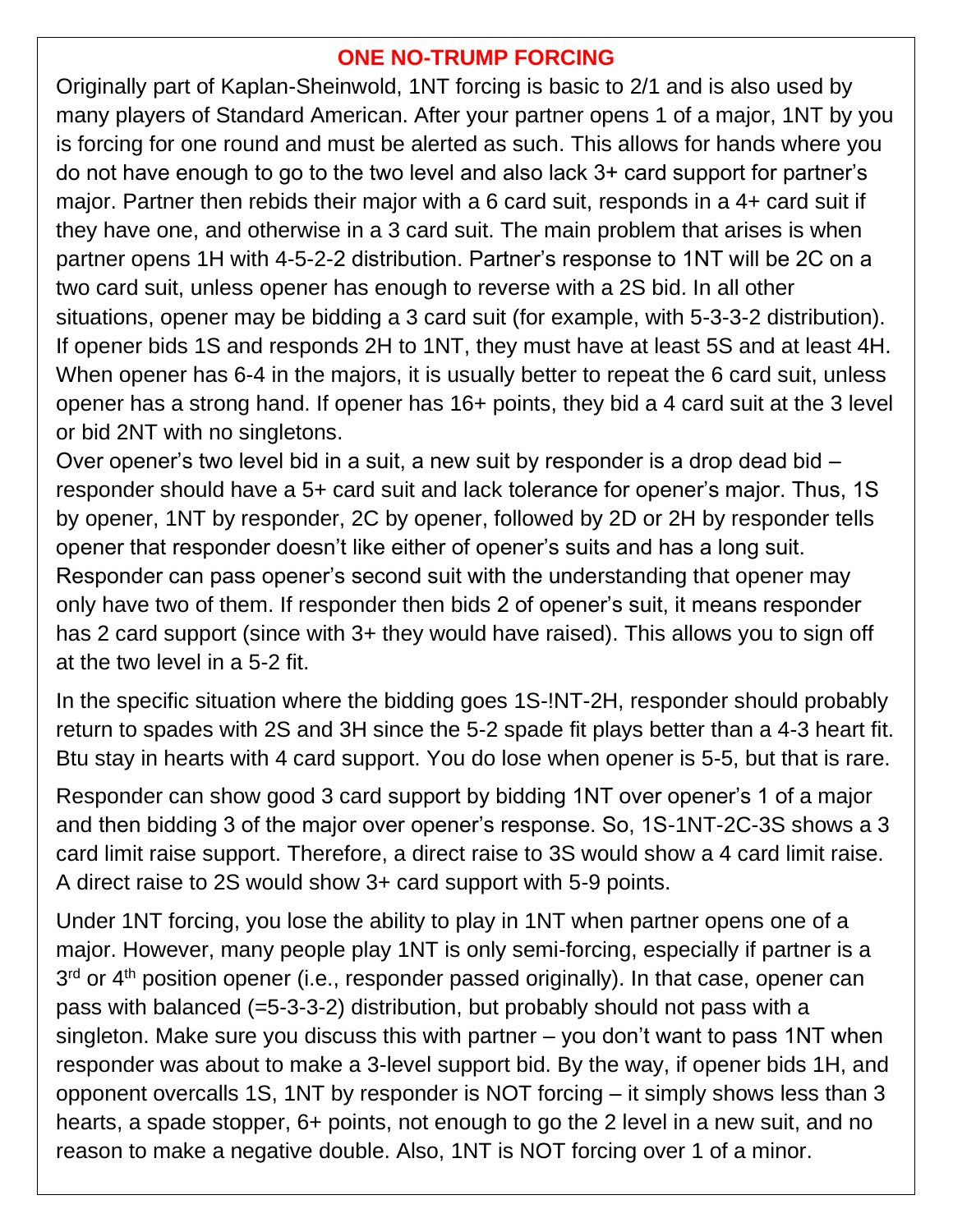### **JEWISH WIVES AND MOTHERS REDUX**

An elderly Jewish man was on the operating table awaiting surgery. He had insisted his son, a renowned surgeon, perform the operation. As he was about to receive anesthesia, he said to his son: "Don't be nervous. Do your best. Just remember, if it doesn't go well and something bad happens to me, your mother is coming to live with you and your wife."

The remarkable thing about my mother is that for 30 years she served us nothing but leftovers. The original meal has never been found. (Calvin Trillin)

Did you hear about the Jewish horror film? – it's called "Debbie Does Dishes"

Did you hear about the new Jewish porn film? – it's called "Debbie Does Nothing"

How does a Jewish wife cheat on her husband? – she has a headache with the deliveryman

What's a Jewish wife's idea of a perfect house? – 6,000 sq. ft. – no kitchen

How does a Jewish couple perform sex doggy style? – the man sits up and begs, while the woman rolls over and plays dead

What is a Jewish wife's favorite position? – facing Bloomingdales

How many Jewish wives does it take to change a light bulb? – none – Jewish wives don't change light bulbs

What's the difference between a Jewish wife and a vulture? – a vulture waits until you're dead to eat your heart out

Why is a divorce from a Jewish woman so expensive? – because it's worth it

A 25 year old Jewish girl tells her Mother she has missed her period for two months and knows she is pregnant. Shouting and crying, the Mother says: "Who was the pig that did this to you? I want to know." Without answering, the girl picks up the phone and makes a call. Half an hour later, a stretch limo pulls up in front of the house. A mature and distinguished looking man steps out of the car and enters the house. He sits at the table with the Mother and daughter and says: "Your daughter has informed me of the problem. I can't marry her because of my personal family situation, but I'll take care of everything. I will pay all costs and provide for your daughter for the rest of her life. If a girl is born, I will bequeath two retail stores, a deli, a condo in Miami, and a \$5 million bank account. If a boy is born, my legacy will be a chain of jewelry stores and a \$10 million bank account. But, if there is a miscarriage, I'm not sure what to do. What do you suggest?" Until then, he Mother remained silent. She placed a hand firmly on the man's shoulder and said: "So you'll try again."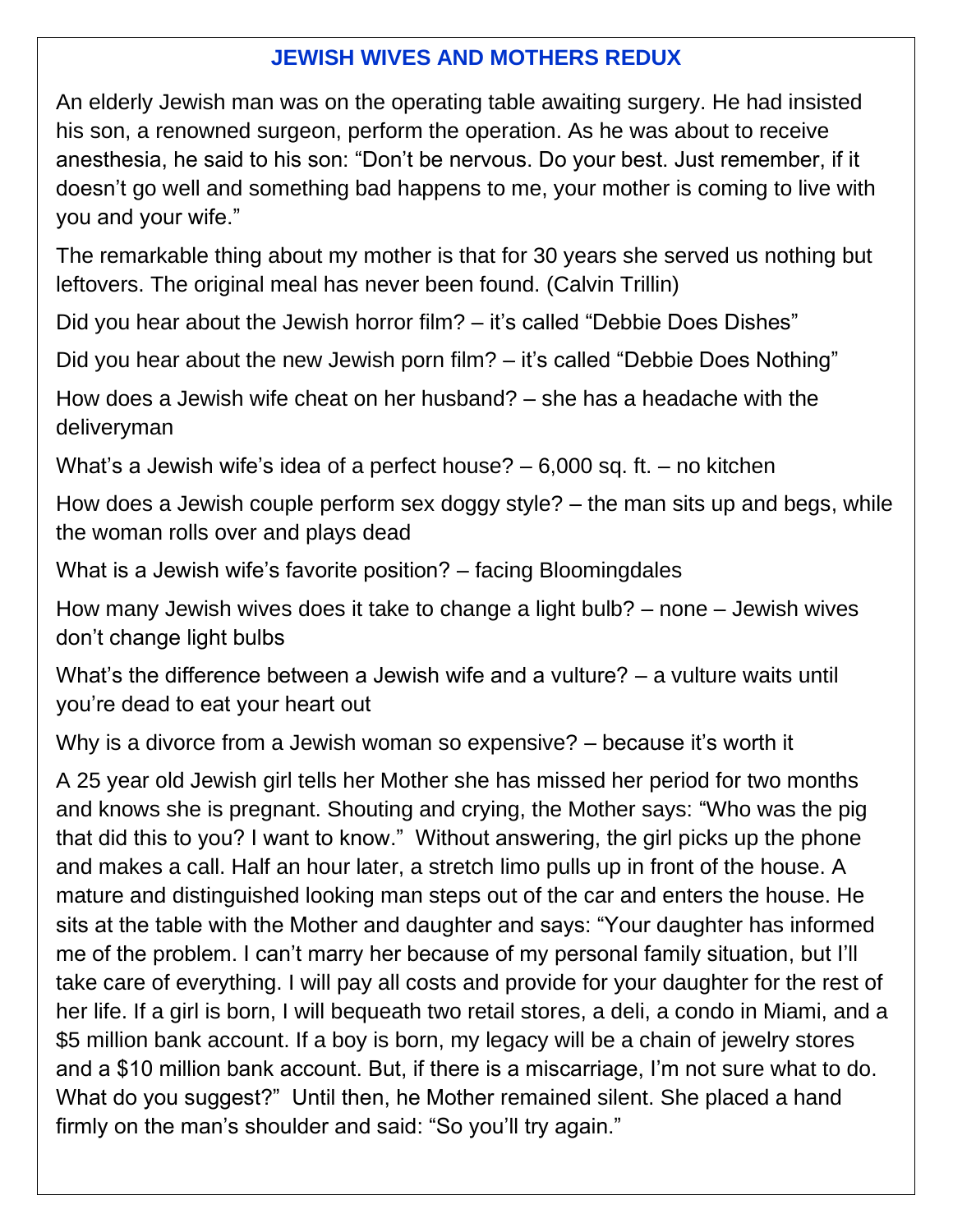A religious family contacts a marriage broker regarding their unmarried 30 year old son. The broker comes over and asks many questions of the son and parents regarding the prospective wife / daughter-law. They, in turn, give her a long list of requirements. After some time, the broker returns and announces she has found a woman who is the right age for the son, is equally religious, loves children, wants a large family, is a wonderful cook, and is beautiful. The family is very impressed and excited about the prospects. But, the son then asks: "Is she also good in bed?" The broker answers: "Some say yes. Some say no."

Phone rings. Jewish Mother picks up the phone and answers.

Jewish Mother: Hello?

Daughter: Hi mom, can you take the kids tonight?

Jewish Mother: You're going out?

Daughter: Yes

Jewish Mother : With whom?

Daughter: A friend.

Jewish Mother: I don't know why you left your husband. He is such a good man. Daughter: I didn't leave him. He left me.

Jewish Mother: You let him leave you and now you go out with anybodies and nobodies.

Daughter: I don't go out with anybody. Can I bring the kids?

Jewish Mother: I never left you to go out with anybody except your father.

Daughter: There are a lot of things you did and I don't.

Jewish Mother: What are you hinting at?

Daughter: Nothing. I just want to know if I can bring the kids over tonight.

Jewish Mother: You going to stay the night with him? What will your husband say if he finds out?

Daughter: My EX-husband. I don't think he would be bothered. From the day he left, he probably never slept alone.

Jewish Mother: So you're going to sleep over at this loser's place?

Daughter: He's not a loser.

Jewish Mother: A man who goes out with a divorced woman with children is a loser and a parasite.

Daughter: I don't want to argue. Should I bring over the kids or not?

Jewish Mother: Four children with such a mother.

Daughter: Such a what?

Jewish Mother: With no stability. No wonder your husband left you.

Daughter: ENOUGH!!!

Jewish Mother: Don't scream at me. You probably scream at this loser too.

Daughter: Now you're worried about the loser?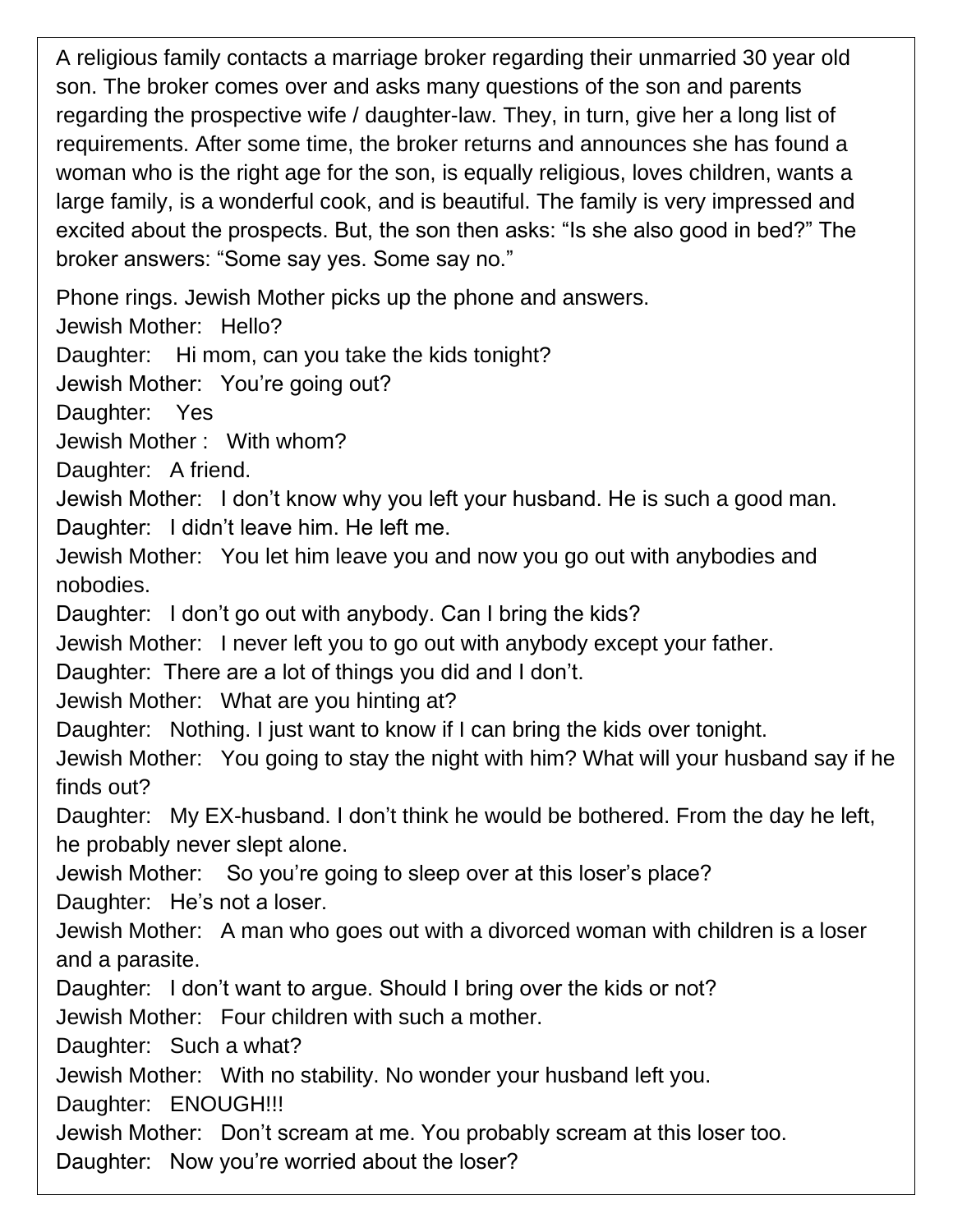Jewish Mother: Ah, so you see he's a loser. I spotted him immediately. Daughter: Goodbye, mother.

Jewish Mother: Wait! Don't hang up. When are you bringing them over? Daughter: I'm not bringing them over. I'm not going out.

Jewish Mother: If you never go out, how do you expect to meet anyone?

## **HOW MANY APPLIES**

I have a basket filled with apples. I meet a friend and give him half of my apples plus half and apple. I go a little further and meet another friend, to whom I give half of my remaining apples plus half an apple. Later, I meet a third friend and give them half of my then remaining apples plus half an apple. Finally, I meet fourth friend and give them half of what's left plus half an apple. At that point I have one apple. No apples were ever cut in half. How many apples did I start with? (answer at end of newsletter)

# **FROZEN SUITS**

A suit is frozen when whichever side first leads the suit must give up a trick. Sooo, the idea is to get the opponents to first lead that suit. Generally, if you have QXX opposite JXX, you will lose three tricks in that suit if you are forced to lead it, unless one of the opponents has AK (and you guess corrently) or does something stupid. If, on the other hand, the opponents must break the suit, you will get a trick no matter how it is played as long as you duck the initial lead (and nobody trumps any of the first three rounds). If you have QJX in one hand and XXX in the other, leading up to the QJX will guarantee a trick as long as the A and K are in different hands OR the AK sits in front of the QJX. If you also have the 9 (for example, Q9X opposite JXX, or J9X opposite QXX), AND you must break the suit, the percentage play is to finesse for the 10, hoping the person in front of the 9 has the 10 and one of the top two honors.

Another example of a frozen suit is where you have A10X(X) opposite Q9X(X). if you are forced to lead the suit first, you could conceivably lose two tricks if you guess wrong for the K and J. But, if the opponents must lead the suit first, you will always limit your loss to one trick and, maybe, not lose any tricks if you guess right.

How do you force the opponents to break the suit first? Usually you will do a strip and end play. That is, you get rid of all cards in the other suits and then throw in one of the opponents. They have no exit card in another suit , so they must break the suit (or give you a ruff and a sluff). This is similar to when you have a two-way finesse for the queen. Why guess if you can strip the opponents of all their exit cards and then throw them in. It doesn't matter which one wins the trick, since they must lead the suit and, thereby, find the queen for you.